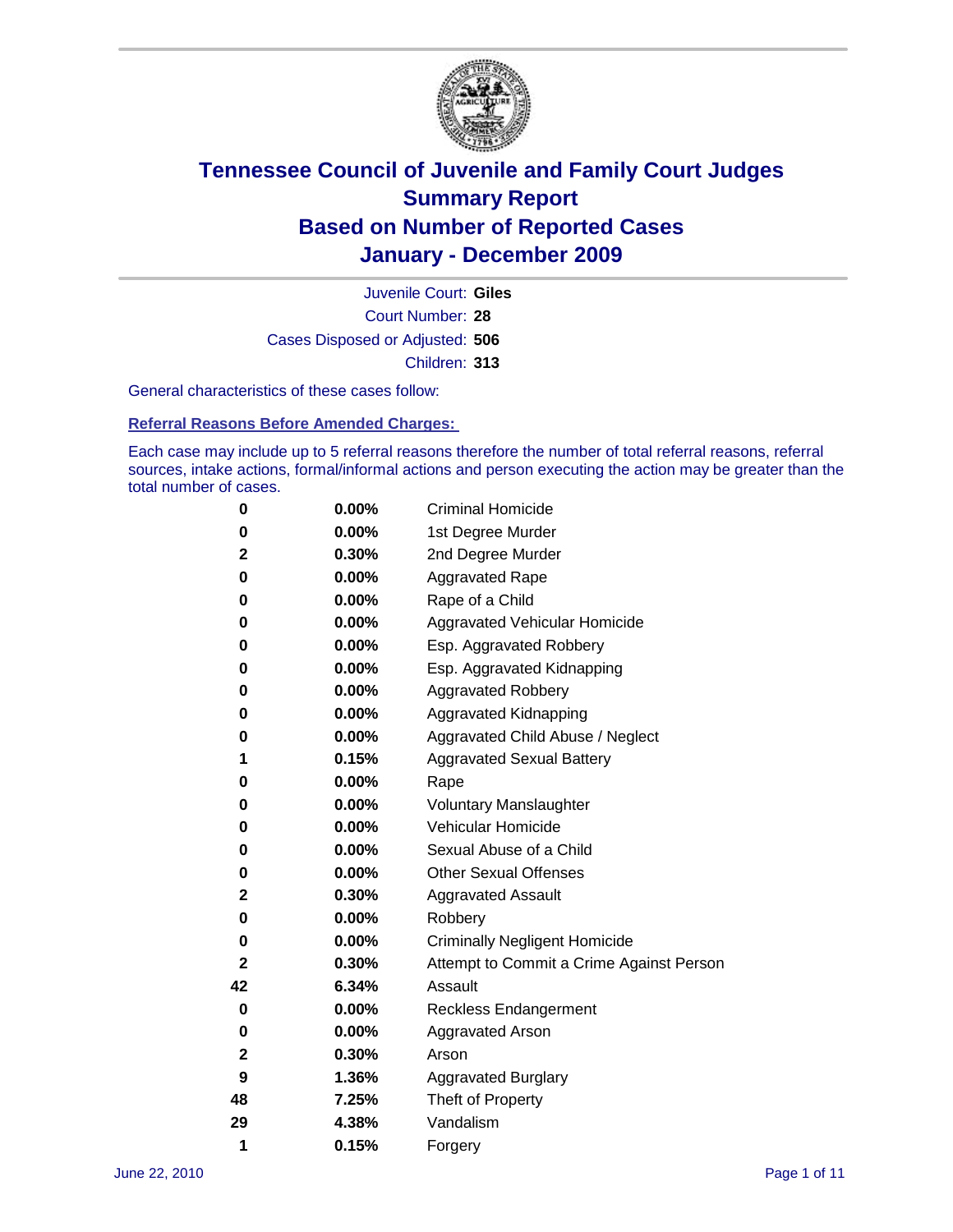

Court Number: **28** Juvenile Court: **Giles** Cases Disposed or Adjusted: **506** Children: **313**

#### **Referral Reasons Before Amended Charges:**

Each case may include up to 5 referral reasons therefore the number of total referral reasons, referral sources, intake actions, formal/informal actions and person executing the action may be greater than the total number of cases.

| $\bf{0}$         | 0.00%    | <b>Worthless Checks</b>                                     |
|------------------|----------|-------------------------------------------------------------|
| 0                | 0.00%    | Illegal Possession / Fraudulent Use of Credit / Debit Cards |
| 14               | 2.11%    | <b>Burglary</b>                                             |
| $\mathbf{2}$     | 0.30%    | Unauthorized Use of a Vehicle                               |
| $\pmb{0}$        | $0.00\%$ | <b>Cruelty to Animals</b>                                   |
| 7                | 1.06%    | Sale of Controlled Substances                               |
| 12               | 1.81%    | <b>Other Drug Offenses</b>                                  |
| 37               | 5.59%    | Possession of Controlled Substances                         |
| 1                | 0.15%    | <b>Criminal Attempt</b>                                     |
| $\boldsymbol{2}$ | 0.30%    | Carrying Weapons on School Property                         |
| $\mathbf 2$      | 0.30%    | Unlawful Carrying / Possession of a Weapon                  |
| 1                | 0.15%    | <b>Evading Arrest</b>                                       |
| 0                | 0.00%    | Escape                                                      |
| 0                | $0.00\%$ | Driving Under Influence (DUI)                               |
| 27               | 4.08%    | Possession / Consumption of Alcohol                         |
| 1                | 0.15%    | Resisting Stop, Frisk, Halt, Arrest or Search               |
| 0                | $0.00\%$ | <b>Aggravated Criminal Trespass</b>                         |
| 0                | $0.00\%$ | Harassment                                                  |
| 0                | 0.00%    | Failure to Appear                                           |
| 0                | $0.00\%$ | Filing a False Police Report                                |
| 0                | 0.00%    | Criminal Impersonation                                      |
| 40               | 6.04%    | <b>Disorderly Conduct</b>                                   |
| 0                | $0.00\%$ | <b>Criminal Trespass</b>                                    |
| 5                | 0.76%    | <b>Public Intoxication</b>                                  |
| 0                | $0.00\%$ | Gambling                                                    |
| 152              | 22.96%   | <b>Traffic</b>                                              |
| 0                | $0.00\%$ | Local Ordinances                                            |
| 1                | 0.15%    | Violation of Wildlife Regulations                           |
| 0                | $0.00\%$ | Contempt of Court                                           |
| 49               | 7.40%    | Violation of Probation                                      |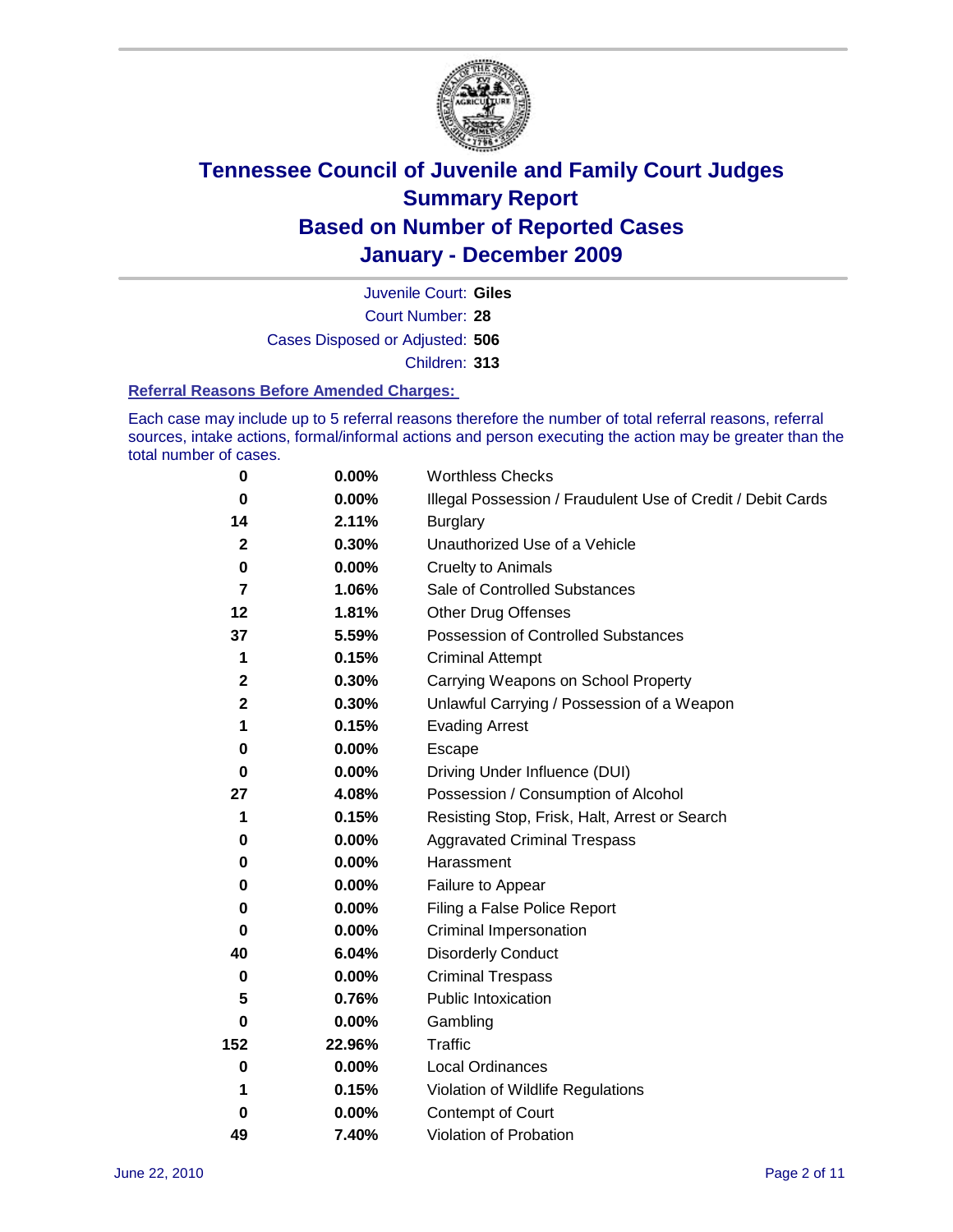

Court Number: **28** Juvenile Court: **Giles** Cases Disposed or Adjusted: **506** Children: **313**

#### **Referral Reasons Before Amended Charges:**

Each case may include up to 5 referral reasons therefore the number of total referral reasons, referral sources, intake actions, formal/informal actions and person executing the action may be greater than the total number of cases.

| 662            | 100.00%  | <b>Total Referrals</b>                 |
|----------------|----------|----------------------------------------|
| 0              | 0.00%    | Other                                  |
| 0              | $0.00\%$ | <b>Consent to Marry</b>                |
| 0              | $0.00\%$ | <b>Request for Medical Treatment</b>   |
| 0              | 0.00%    | <b>Child Support</b>                   |
| 0              | $0.00\%$ | Paternity / Legitimation               |
| 0              | $0.00\%$ | Visitation                             |
| 0              | 0.00%    | Custody                                |
| 70             | 10.57%   | <b>Foster Care Review</b>              |
| 0              | $0.00\%$ | <b>Administrative Review</b>           |
| 16             | 2.42%    | <b>Judicial Review</b>                 |
| $\mathbf{2}$   | 0.30%    | Violation of Informal Adjustment       |
| 0              | 0.00%    | <b>Violation of Pretrial Diversion</b> |
| 0              | 0.00%    | <b>Termination of Parental Rights</b>  |
| 28             | 4.23%    | Dependency / Neglect                   |
| $\bf{0}$       | 0.00%    | <b>Physically Abused Child</b>         |
| 0              | $0.00\%$ | Sexually Abused Child                  |
| 0              | $0.00\%$ | <b>Violation of Curfew</b>             |
| 0              | 0.00%    | Violation of a Valid Court Order       |
| 3              | 0.45%    | Possession of Tobacco Products         |
| 0              | $0.00\%$ | Out-of-State Runaway                   |
| $\overline{7}$ | 1.06%    | In-State Runaway                       |
| 31             | 4.68%    | Truancy                                |
| 14             | 2.11%    | Unruly Behavior                        |
| 0              | 0.00%    | Violation of Aftercare                 |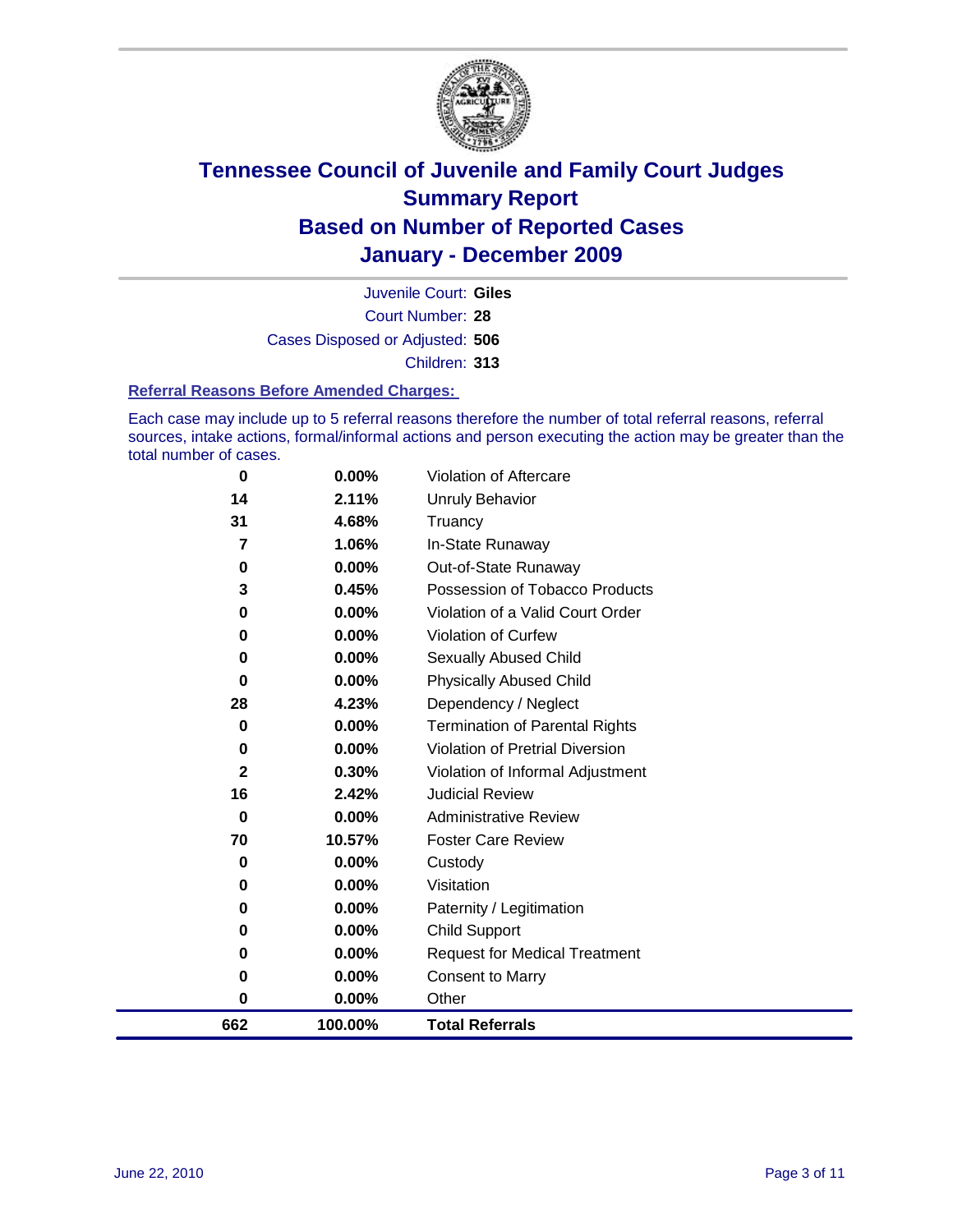

| Juvenile Court: Giles           |          |                                   |  |  |
|---------------------------------|----------|-----------------------------------|--|--|
| Court Number: 28                |          |                                   |  |  |
| Cases Disposed or Adjusted: 506 |          |                                   |  |  |
|                                 |          | Children: 313                     |  |  |
| <b>Referral Sources: 1</b>      |          |                                   |  |  |
| 455                             | 68.73%   | <b>Law Enforcement</b>            |  |  |
| 15                              | 2.27%    | Parents                           |  |  |
| 0                               | 0.00%    | <b>Relatives</b>                  |  |  |
| $\mathbf{2}$                    | 0.30%    | Self                              |  |  |
| 30                              | 4.53%    | School                            |  |  |
| $\bf{0}$                        | 0.00%    | <b>CSA</b>                        |  |  |
| 112                             | 16.92%   | <b>DCS</b>                        |  |  |
| $\bf{0}$                        | $0.00\%$ | <b>Other State Department</b>     |  |  |
| $\bf{0}$                        | 0.00%    | <b>District Attorney's Office</b> |  |  |
| 48                              | 7.25%    | <b>Court Staff</b>                |  |  |
| 0                               | 0.00%    | Social Agency                     |  |  |
| 0                               | 0.00%    | <b>Other Court</b>                |  |  |
| 0                               | 0.00%    | Victim                            |  |  |
| 0                               | 0.00%    | Child & Parent                    |  |  |
| 0                               | 0.00%    | Hospital                          |  |  |
| 0                               | 0.00%    | Unknown                           |  |  |
| 0                               | 0.00%    | Other                             |  |  |
| 662                             | 100.00%  | <b>Total Referral Sources</b>     |  |  |
| Age of Child at Referral: 2     |          |                                   |  |  |
|                                 |          |                                   |  |  |
| 26                              | 8.31%    | Ages 10 and Under                 |  |  |

| 313 | 100.00%      | <b>Total Child Count</b> |  |
|-----|--------------|--------------------------|--|
| 0   | $0.00\%$     | <b>Unknown</b>           |  |
| 1   | 0.32%        | Ages 19 and Over         |  |
| 108 | 34.50%       | Ages 17 through 18       |  |
| 121 | 38.66%       | Ages 15 through 16       |  |
| 34  | 10.86%       | Ages 13 through 14       |  |
| 23  | 7.35%        | Ages 11 through 12       |  |
| 20  | <b>8.31%</b> | Ages TO and Under        |  |

<sup>1</sup> If different than number of Referral Reasons (662), verify accuracy of your court's data.

<sup>2</sup> One child could be counted in multiple categories, verify accuracy of your court's data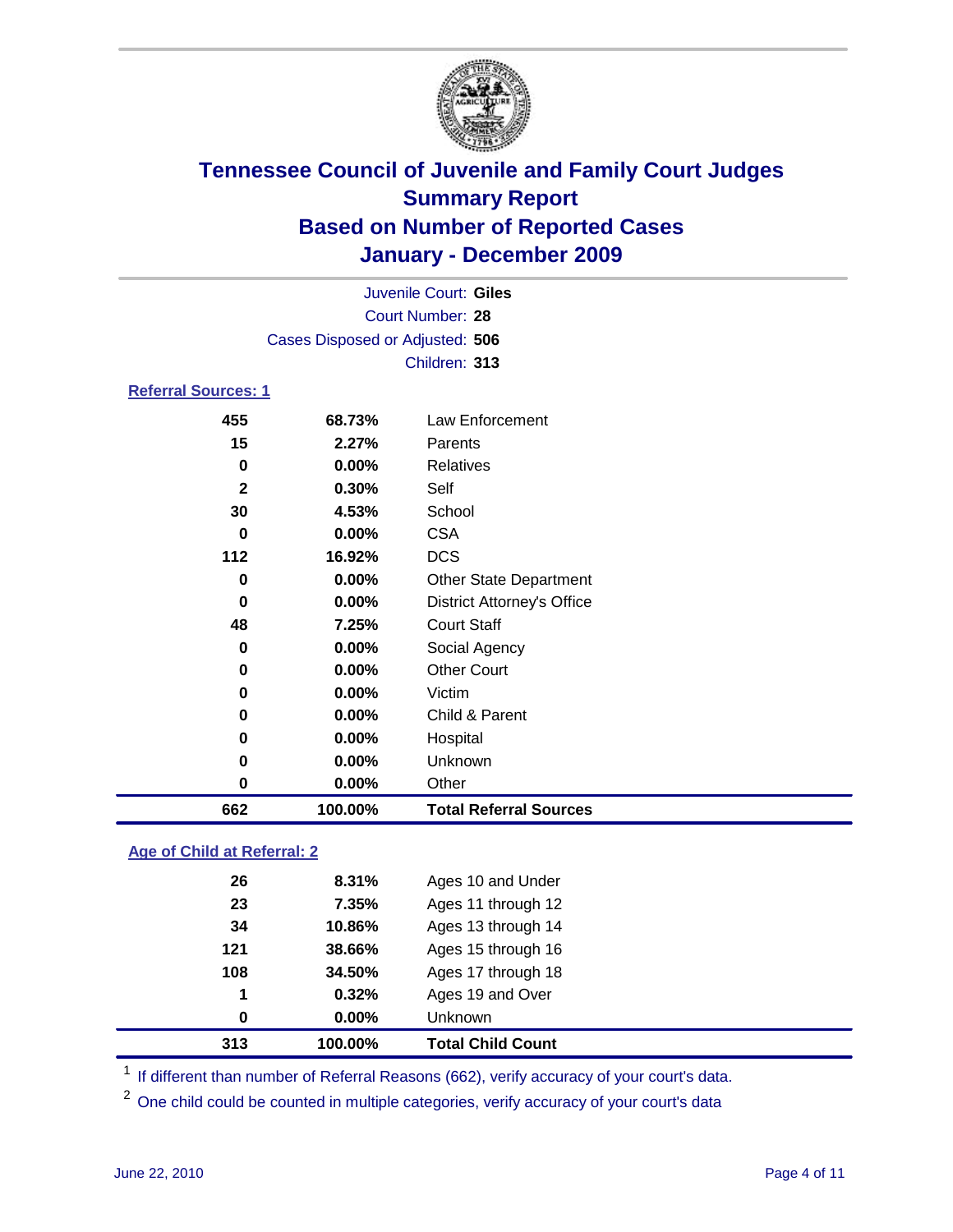

| Juvenile Court: Giles                   |                                 |                          |  |  |
|-----------------------------------------|---------------------------------|--------------------------|--|--|
| Court Number: 28                        |                                 |                          |  |  |
|                                         | Cases Disposed or Adjusted: 506 |                          |  |  |
|                                         |                                 | Children: 313            |  |  |
| Sex of Child: 1                         |                                 |                          |  |  |
| 208                                     | 66.45%                          | Male                     |  |  |
| 105                                     | 33.55%                          | Female                   |  |  |
| $\mathbf 0$                             | 0.00%                           | Unknown                  |  |  |
| 313                                     | 100.00%                         | <b>Total Child Count</b> |  |  |
| Race of Child: 1                        |                                 |                          |  |  |
| 247                                     | 78.91%                          | White                    |  |  |
| 51                                      | 16.29%                          | African American         |  |  |
| 1                                       | 0.32%                           | Native American          |  |  |
| 1                                       | 0.32%                           | Asian                    |  |  |
| 13                                      | 4.15%                           | Mixed                    |  |  |
| $\mathbf 0$                             | 0.00%                           | Unknown                  |  |  |
| 313                                     | 100.00%                         | <b>Total Child Count</b> |  |  |
| <b>Hispanic Origin: 1</b>               |                                 |                          |  |  |
| $\mathbf 0$                             | 0.00%                           | Yes                      |  |  |
| 313                                     | 100.00%                         | <b>No</b>                |  |  |
| $\mathbf 0$                             | 0.00%                           | Unknown                  |  |  |
| 313                                     | 100.00%                         | <b>Total Child Count</b> |  |  |
| <b>School Enrollment of Children: 1</b> |                                 |                          |  |  |
| 283                                     | 90.42%                          | Yes                      |  |  |
| 30                                      | 9.58%                           | No                       |  |  |
| $\mathbf 0$                             | 0.00%                           | Unknown                  |  |  |
| 313                                     | 100.00%                         | <b>Total Child Count</b> |  |  |

One child could be counted in multiple categories, verify accuracy of your court's data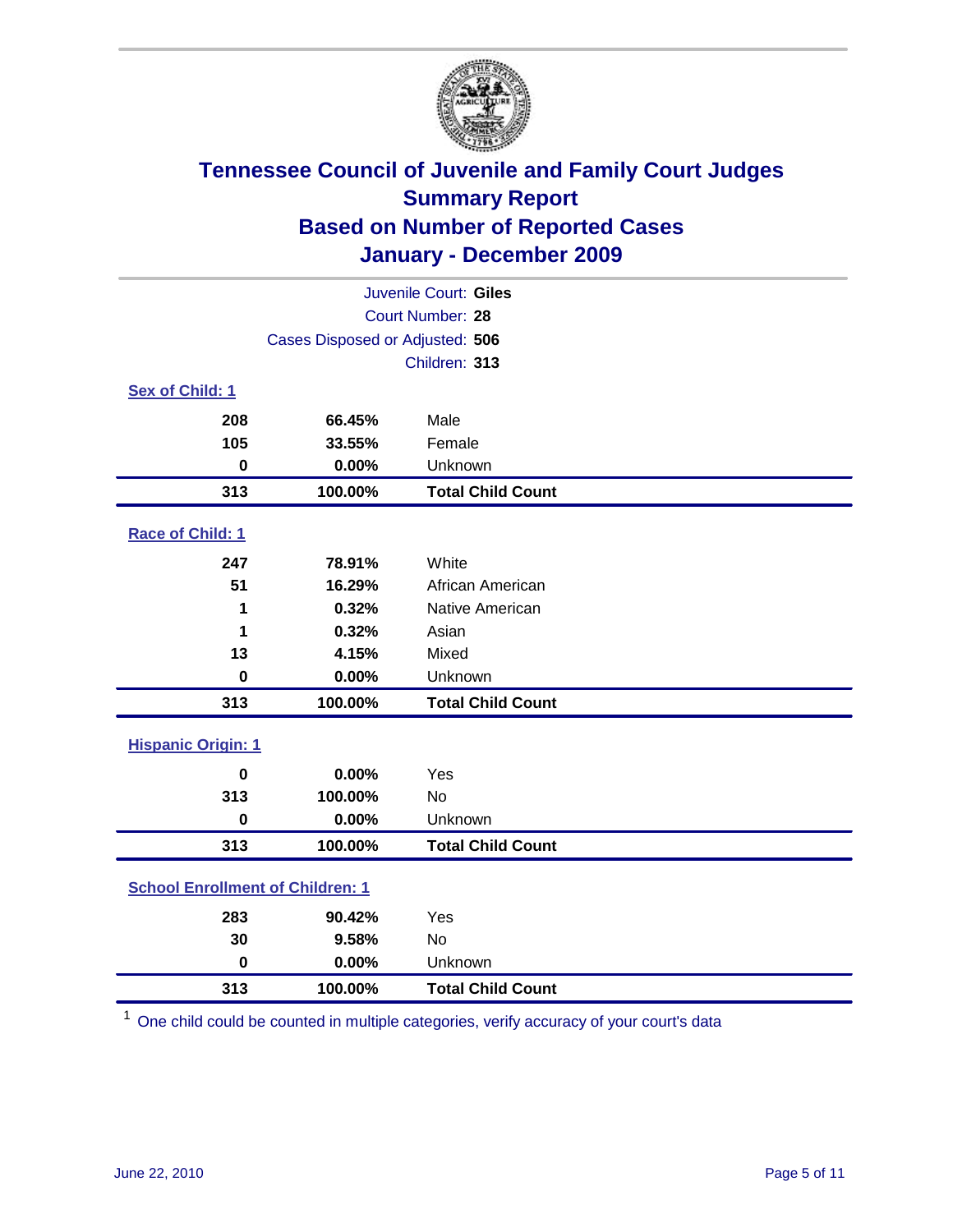

Court Number: **28** Juvenile Court: **Giles** Cases Disposed or Adjusted: **506** Children: **313**

#### **Living Arrangement of Child at Time of Referral: 1**

| 313 | 100.00%  | <b>Total Child Count</b>     |
|-----|----------|------------------------------|
| 0   | $0.00\%$ | Other                        |
| 0   | $0.00\%$ | Unknown                      |
| 3   | 0.96%    | Independent                  |
| 0   | $0.00\%$ | In an Institution            |
| 0   | $0.00\%$ | In a Residential Center      |
| 5   | 1.60%    | In a Group Home              |
| 35  | 11.18%   | With Foster Family           |
| 6   | 1.92%    | With Adoptive Parents        |
| 8   | 2.56%    | <b>With Relatives</b>        |
| 23  | 7.35%    | With Father                  |
| 113 | 36.10%   | <b>With Mother</b>           |
| 14  | 4.47%    | With Mother and Stepfather   |
| 0   | $0.00\%$ | With Father and Stepmother   |
| 106 | 33.87%   | With Both Biological Parents |
|     |          |                              |

#### **Type of Detention: 2**

| 506 | 100.00%  | <b>Total Detention Count</b> |  |
|-----|----------|------------------------------|--|
| 0   | 0.00%    | Other                        |  |
| 493 | 97.43%   | Does Not Apply               |  |
| 0   | $0.00\%$ | Unknown                      |  |
| 0   | $0.00\%$ | Psychiatric Hospital         |  |
| 0   | 0.00%    | Jail - No Separation         |  |
| 0   | $0.00\%$ | Jail - Partial Separation    |  |
| 0   | $0.00\%$ | Jail - Complete Separation   |  |
| 13  | 2.57%    | Juvenile Detention Facility  |  |
| 0   | $0.00\%$ | Non-Secure Placement         |  |
|     |          |                              |  |

<sup>1</sup> One child could be counted in multiple categories, verify accuracy of your court's data

<sup>2</sup> If different than number of Cases (506) verify accuracy of your court's data.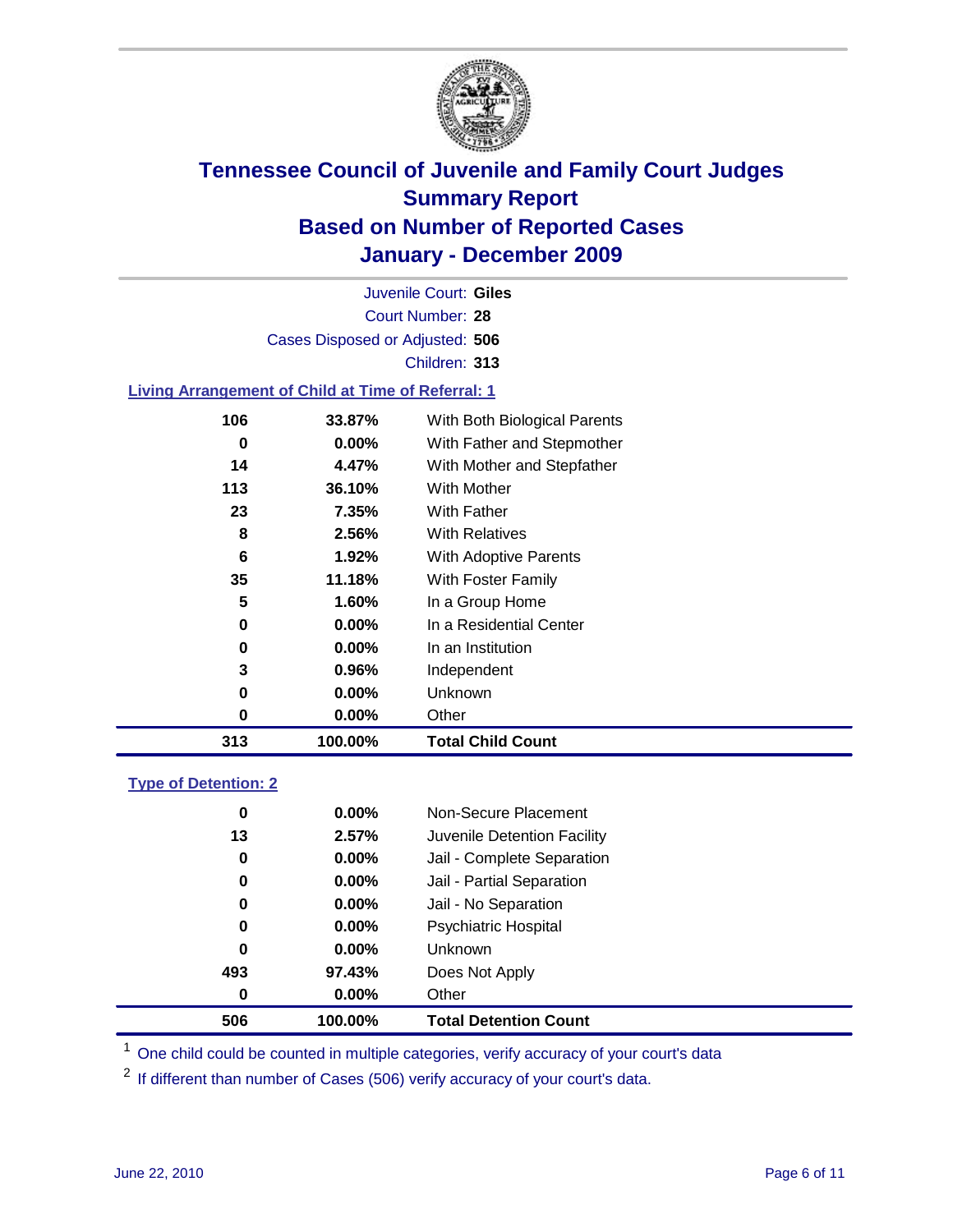

|                                                    |          | Juvenile Court: Giles                |  |  |  |
|----------------------------------------------------|----------|--------------------------------------|--|--|--|
| Court Number: 28                                   |          |                                      |  |  |  |
| Cases Disposed or Adjusted: 506                    |          |                                      |  |  |  |
| Children: 313                                      |          |                                      |  |  |  |
| <b>Placement After Secure Detention Hearing: 1</b> |          |                                      |  |  |  |
| 11                                                 | 2.17%    | Returned to Prior Living Arrangement |  |  |  |
| 1                                                  | 0.20%    | Juvenile Detention Facility          |  |  |  |
| 1                                                  | 0.20%    | Jail                                 |  |  |  |
| $\bf{0}$                                           | $0.00\%$ | Shelter / Group Home                 |  |  |  |
| 0                                                  | 0.00%    | <b>Foster Family Home</b>            |  |  |  |
| 0                                                  | 0.00%    | Psychiatric Hospital                 |  |  |  |
| 0                                                  | 0.00%    | Unknown                              |  |  |  |
| 493                                                | 97.43%   | Does Not Apply                       |  |  |  |
| $\bf{0}$                                           | $0.00\%$ | Other                                |  |  |  |
| 506                                                | 100.00%  | <b>Total Placement Count</b>         |  |  |  |
|                                                    |          |                                      |  |  |  |
| <b>Intake Actions: 2</b>                           |          |                                      |  |  |  |
| 379                                                | 57.25%   | <b>Petition Filed</b>                |  |  |  |
| $\mathbf{2}$                                       | 0.30%    | <b>Motion Filed</b>                  |  |  |  |
| 175                                                | 26.44%   | <b>Citation Processed</b>            |  |  |  |
| 0                                                  | 0.00%    | Notification of Paternity Processed  |  |  |  |
| 24                                                 | 3.63%    | Scheduling of Judicial Review        |  |  |  |
| $\bf{0}$                                           | 0.00%    | Scheduling of Administrative Review  |  |  |  |
| 82                                                 | 12.39%   | Scheduling of Foster Care Review     |  |  |  |
| $\bf{0}$                                           | 0.00%    | Unknown                              |  |  |  |
| $\bf{0}$                                           | 0.00%    | Does Not Apply                       |  |  |  |
| 0                                                  | 0.00%    | Other                                |  |  |  |
| 662                                                | 100.00%  | <b>Total Intake Count</b>            |  |  |  |

<sup>1</sup> If different than number of Cases (506) verify accuracy of your court's data.

<sup>2</sup> If different than number of Referral Reasons (662), verify accuracy of your court's data.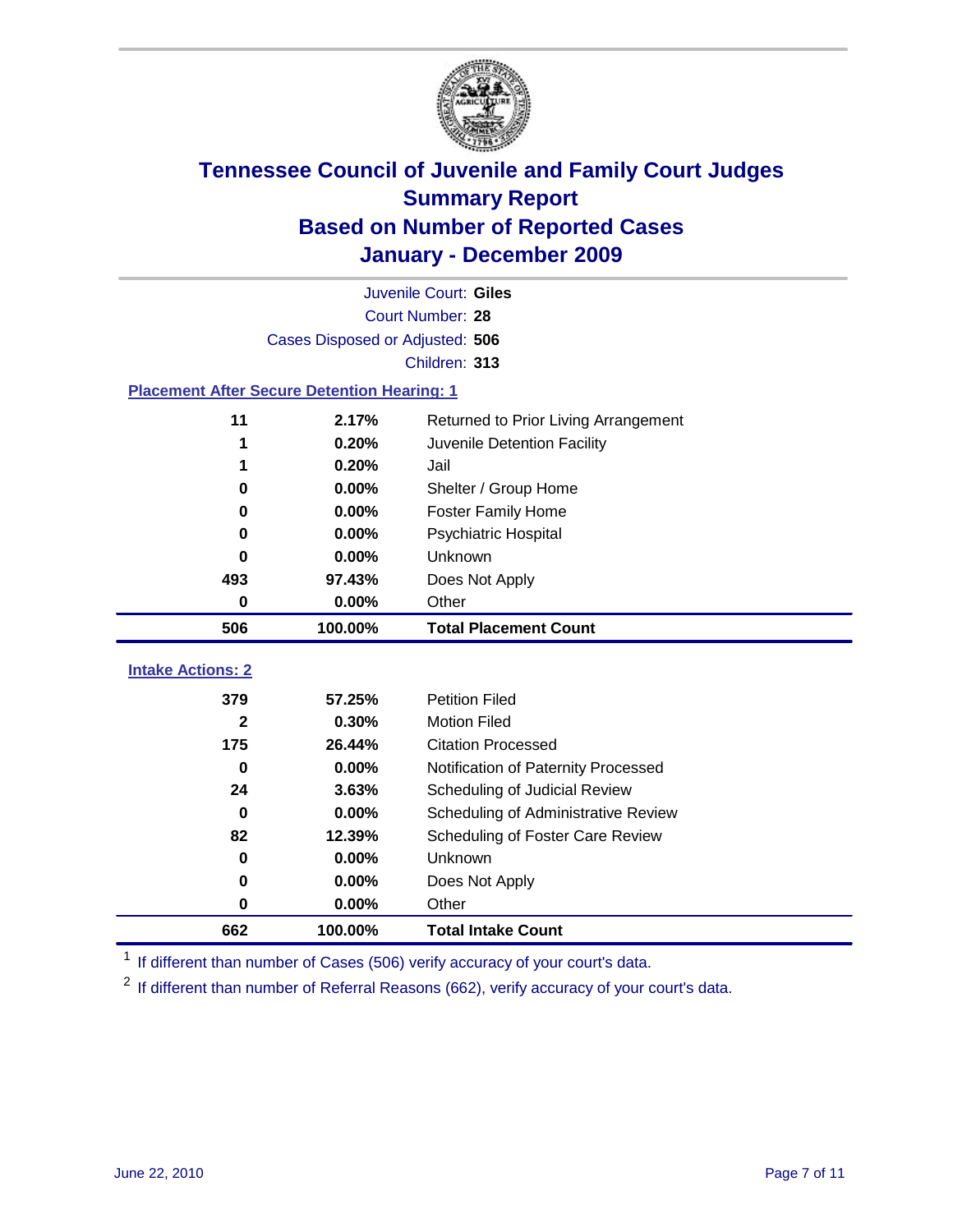

Court Number: **28** Juvenile Court: **Giles** Cases Disposed or Adjusted: **506** Children: **313**

### **Last Grade Completed by Child: 1**

| 8                                | 2.56%   | Too Young for School         |
|----------------------------------|---------|------------------------------|
| $\mathbf 2$                      | 0.64%   | Preschool                    |
| 3                                | 0.96%   | Kindergarten                 |
| 5                                | 1.60%   | 1st Grade                    |
| 1                                | 0.32%   | 2nd Grade                    |
| 4                                | 1.28%   | 3rd Grade                    |
| 4                                | 1.28%   | 4th Grade                    |
| 14                               | 4.47%   | 5th Grade                    |
| 14                               | 4.47%   | 6th Grade                    |
| 21                               | 6.71%   | 7th Grade                    |
| 41                               | 13.10%  | 8th Grade                    |
| 48                               | 15.34%  | 9th Grade                    |
| 69                               | 22.04%  | 10th Grade                   |
| 66                               | 21.09%  | 11th Grade                   |
| 0                                | 0.00%   | 12th Grade                   |
| 1                                | 0.32%   | Non-Graded Special Ed        |
| 3                                | 0.96%   | <b>GED</b>                   |
| 9                                | 2.88%   | Graduated                    |
| 0                                | 0.00%   | <b>Never Attended School</b> |
| 0                                | 0.00%   | Unknown                      |
| 0                                | 0.00%   | Other                        |
| 313                              | 100.00% | <b>Total Child Count</b>     |
| Enrolled in Coopiel Education: 1 |         |                              |

| <b>Enrolled in Special Education: 1</b> |  |
|-----------------------------------------|--|
|                                         |  |

| 313 | 100.00%  | <b>Total Child Count</b> |  |
|-----|----------|--------------------------|--|
| 0   | $0.00\%$ | Unknown                  |  |
| 298 | 95.21%   | No                       |  |
| 15  | 4.79%    | Yes                      |  |

One child could be counted in multiple categories, verify accuracy of your court's data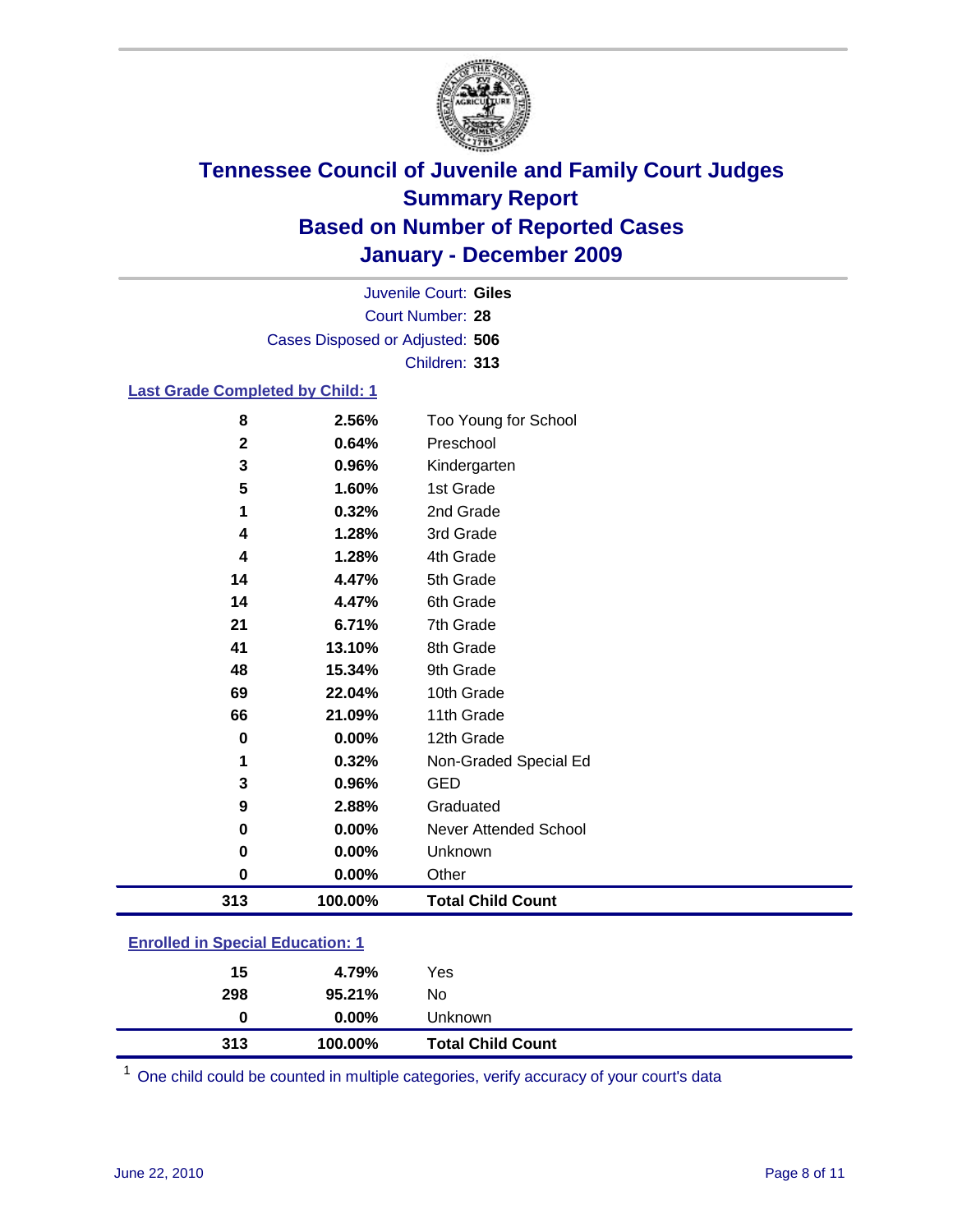

|                              |                                 | Juvenile Court: Giles     |  |  |  |
|------------------------------|---------------------------------|---------------------------|--|--|--|
|                              | Court Number: 28                |                           |  |  |  |
|                              | Cases Disposed or Adjusted: 506 |                           |  |  |  |
|                              |                                 | Children: 313             |  |  |  |
| <b>Action Executed By: 1</b> |                                 |                           |  |  |  |
| 662                          | 100.00%                         | Judge                     |  |  |  |
| 0                            | $0.00\%$                        | Referee                   |  |  |  |
| $\bf{0}$                     | $0.00\%$                        | <b>YSO</b>                |  |  |  |
| 0                            | 0.00%                           | Other                     |  |  |  |
| 0                            | 0.00%                           | Unknown                   |  |  |  |
| 662                          | 100.00%                         | <b>Total Action Count</b> |  |  |  |

### **Formal / Informal Actions: 1**

| 112          | 16.92%   | Dismissed                                        |
|--------------|----------|--------------------------------------------------|
| 79           | 11.93%   | Retired / Nolle Prosequi                         |
| 197          | 29.76%   | <b>Complaint Substantiated Delinquent</b>        |
| $\mathbf{2}$ | 0.30%    | <b>Complaint Substantiated Status Offender</b>   |
| 14           | 2.11%    | <b>Complaint Substantiated Dependent/Neglect</b> |
| 0            | $0.00\%$ | <b>Complaint Substantiated Abused</b>            |
| 0            | $0.00\%$ | <b>Complaint Substantiated Mentally III</b>      |
| 131          | 19.79%   | Informal Adjustment                              |
| 0            | $0.00\%$ | <b>Pretrial Diversion</b>                        |
| 8            | 1.21%    | <b>Transfer to Adult Court Hearing</b>           |
| 1            | 0.15%    | Charges Cleared by Transfer to Adult Court       |
| 9            | 1.36%    | Special Proceeding                               |
| 19           | 2.87%    | <b>Review Concluded</b>                          |
| 90           | 13.60%   | Case Held Open                                   |
| 0            | $0.00\%$ | Other                                            |
| 0            | $0.00\%$ | Unknown                                          |
| 662          | 100.00%  | <b>Total Action Count</b>                        |

<sup>1</sup> If different than number of Referral Reasons (662), verify accuracy of your court's data.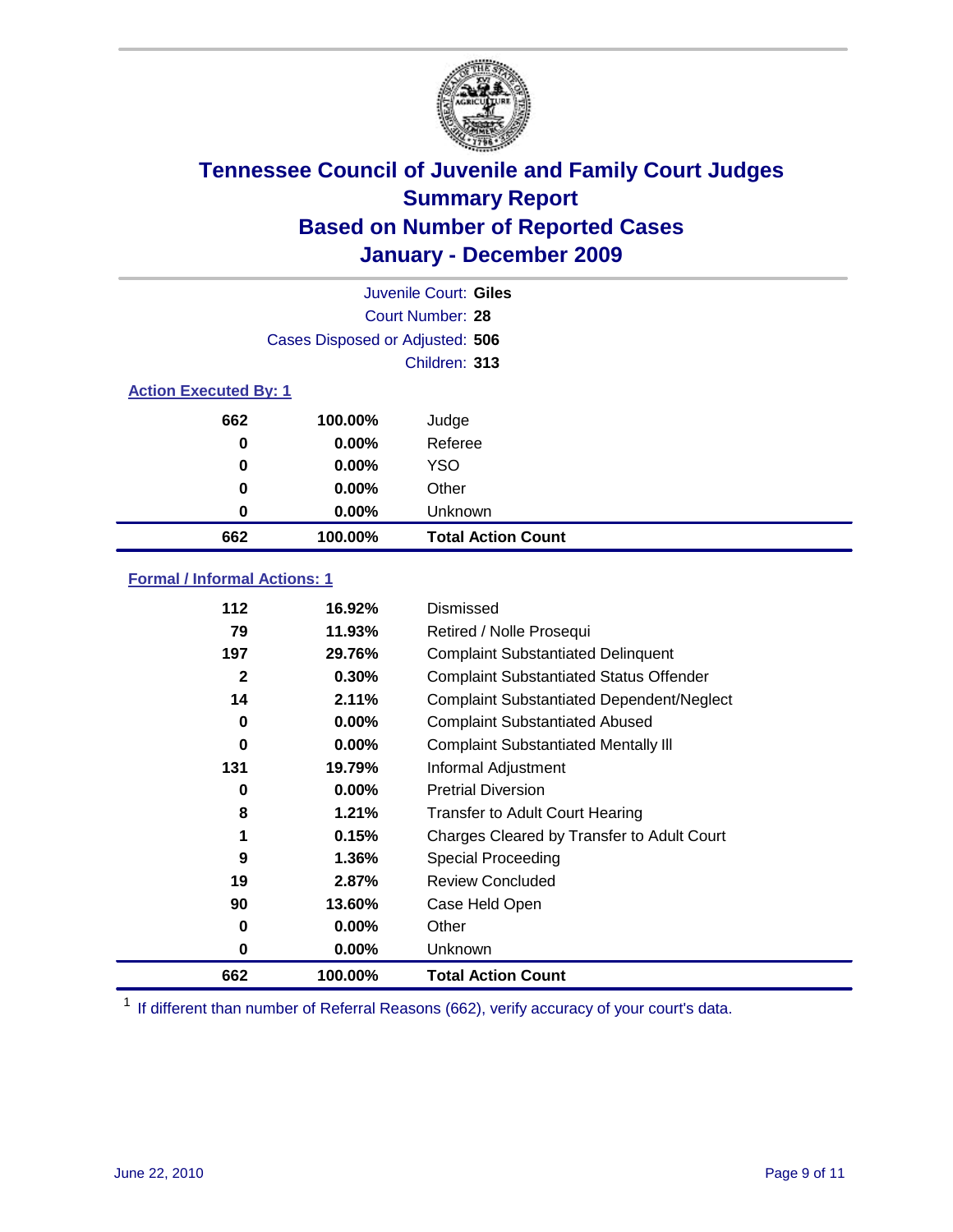

|                       |                                 | Juvenile Court: Giles                                 |
|-----------------------|---------------------------------|-------------------------------------------------------|
|                       |                                 | <b>Court Number: 28</b>                               |
|                       | Cases Disposed or Adjusted: 506 |                                                       |
|                       |                                 | Children: 313                                         |
| <b>Case Outcomes:</b> |                                 | There can be multiple outcomes for one child or case. |
| 52                    | 6.41%                           | <b>Case Dismissed</b>                                 |
| 3                     | 0.37%                           | Case Retired or Nolle Prosequi                        |
| 4                     | 0.49%                           | Warned / Counseled                                    |
| 20                    | 2.47%                           | Held Open For Review                                  |
| 61                    | 7.52%                           | Supervision / Probation to Juvenile Court             |
| 6                     | 0.74%                           | <b>Probation to Parents</b>                           |
| 7                     | 0.86%                           | Referral to Another Entity for Supervision / Service  |
| 1                     | 0.12%                           | Referred for Mental Health Counseling                 |
| 1                     | 0.12%                           | Referred for Alcohol and Drug Counseling              |
| 0                     | 0.00%                           | <b>Referred to Alternative School</b>                 |
| 0                     | 0.00%                           | Referred to Private Child Agency                      |
| 57                    | 7.03%                           | Referred to Defensive Driving School                  |
| 26                    | 3.21%                           | Referred to Alcohol Safety School                     |
| 1                     | 0.12%                           | Referred to Juvenile Court Education-Based Program    |
| 0                     | 0.00%                           | Driver's License Held Informally                      |
| 0                     | 0.00%                           | <b>Voluntary Placement with DMHMR</b>                 |
| 0                     | 0.00%                           | <b>Private Mental Health Placement</b>                |
| 0                     | 0.00%                           | <b>Private MR Placement</b>                           |
| 0                     | 0.00%                           | Placement with City/County Agency/Facility            |
| 0                     | 0.00%                           | Placement with Relative / Other Individual            |
| 44                    | 5.43%                           | Fine                                                  |
| 52                    | 6.41%                           | <b>Public Service</b>                                 |
| 20                    | 2.47%                           | Restitution                                           |
| 6                     | 0.74%                           | <b>Runaway Returned</b>                               |
| 16                    | 1.97%                           | No Contact Order                                      |
| 0                     | 0.00%                           | Injunction Other than No Contact Order                |
| 0                     | 0.00%                           | <b>House Arrest</b>                                   |
| 1                     | 0.12%                           | <b>Court Defined Curfew</b>                           |
| 60                    | 7.40%                           | Dismissed from Informal Adjustment                    |
| 0                     | $0.00\%$                        | <b>Dismissed from Pretrial Diversion</b>              |
| 2                     | 0.25%                           | Released from Probation                               |
| 2                     | 0.25%                           | <b>Transferred to Adult Court</b>                     |
| 0                     | $0.00\%$                        | <b>DMHMR Involuntary Commitment</b>                   |